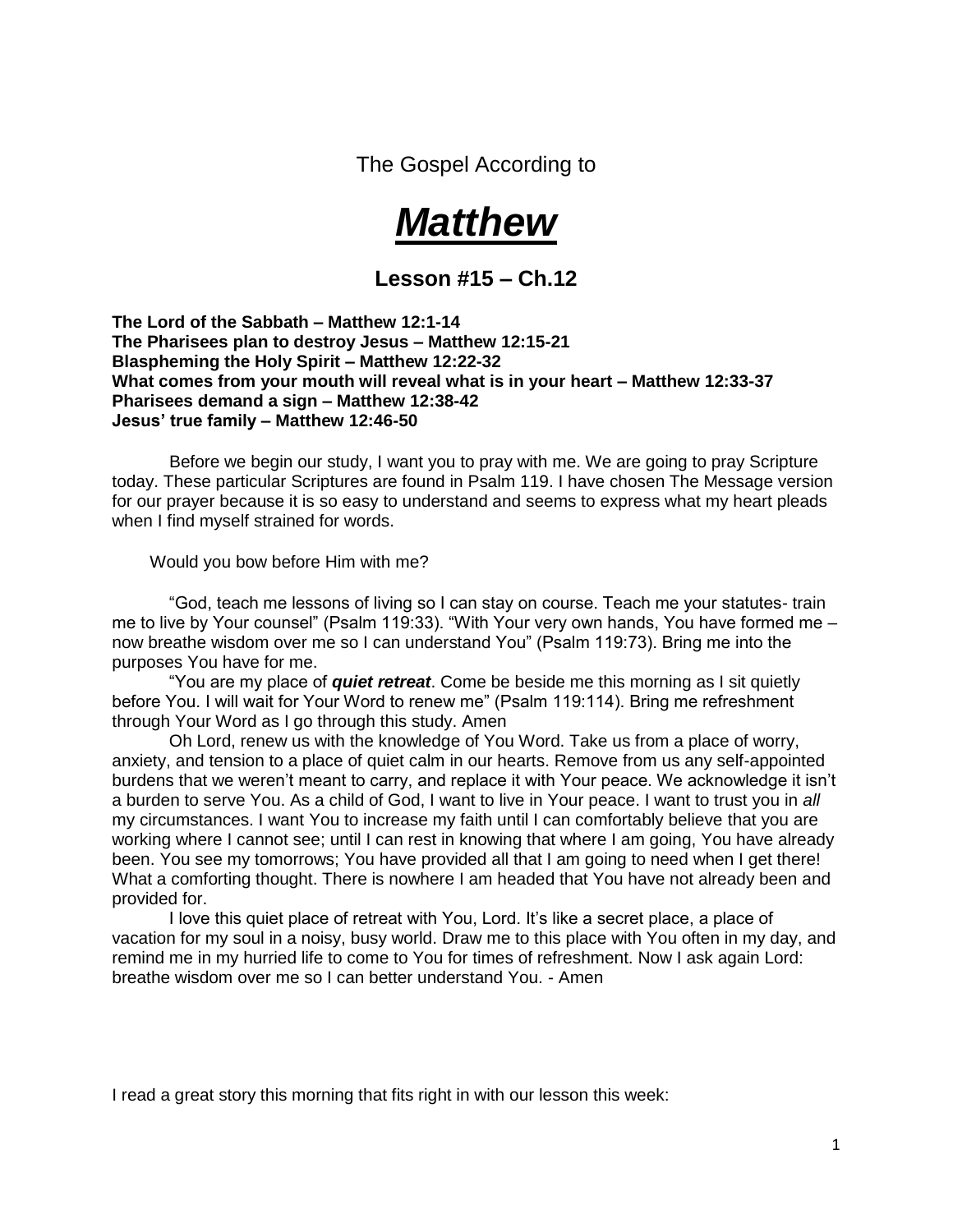A man was driving an old Ford on a lonely road when it chugged to a stop. He was at a loss about what to do since he didn't know much about cars. He got out, put the hood up, and began to tap here and there, jiggle this wire and that (sounds like something I would do; I'm not sure why we do that… knowing nothing about cars, and thinking that would possibly do anything!). Anyway, that is when he heard the roar of a car coming toward him. As it got closer, he saw it was a brand-new Lincoln. The fellow was nice enough to pull over. He stepped out, walked up, and said, "What's the trouble?" "Oh," the other man said, "I can't get this old Ford to go." "Well," replied the Good Samaritan, "Let's see." So he began to tinker inside and started it right up. "Say, thanks a lot! That's great. Who are you?" Putting his coat back on, the man said, "Well, I'm Henry Ford. I ought to know a little about that car we made."

 Who else should know more about that car than good ol' Henry? In the same manner, **our God ought to know a little about what we need; after all, it was He that created us! Who could know us better? His eyes are fixed on you, and He has just what you need to keep moving forward!**

 Human beings often need to be rescued. When we go with Him to the quiet place and we finally chug to a stop, He can replace insufficient parts with those that enable us to drive through life with more power. His refreshing presence refuels us, His Words uphold us, and His council gives us the ability to stay on course. No motor can go forever. Every motor needs refueling and a time to shut down, just like every child of God will come to an end of their own self-sufficiency and need the power of God to sustain them.

 The Lord-in His wisdom- provided a time for refueling and rest for His children. He even instated a law in His commandments to Moses and the people of Israel. Exodus 20:8-11 is the commandment to have a day of rest, or Sabbath day. They were instructed by the Lord to work hard for six days and then rest on the seventh day. God did the same as an example to us when He created heaven and earth in the book of Genesis.

 Isn't it a curious thing that we have to be *instructed* **t**o rest? (I know some that need to be instructed to work!) But many of us are the opposite; we have to be reminded that rest is also spiritual. Somehow in our American mindset we believe that resting is wasting time. Progress, progress, progress, and the faster the better! That is our American motto. Remember in our opening prayer we prayed, "Lord, teach me *lessons for living* so that I can stay on course?" This concept of rest is one of those *lessons for living*.

#### *If you are going to go strong for the Lord for many years, learning to rest is vital.*

 Last week we ended Matthew Ch.11 with one of my favorite "active" Scriptures in the entire Bible. The older I get in the Lord, the more I use this Scripture as a *lesson for living*. Remember Matthew 11:28: "Come to Me, all you who labor and are heavy-laden, and I will give you rest." This is the key to maintaining a joyful, peaceful, unburdened life! We have to continually escape to that quiet place with Him and exchange our worries for His promises, our anxiety for His peace, and our doubts for renewed faith. I practice this lesson many times a day. It's like a perpetual Sabbath. Little "mini-retreats" with Jesus daily fuel me to finish my day well and in the Spirit.

 The word Sabbath in Scripture is the word *"Shabbat*", which means to rest or to cease from work. We can have a Sabbath every day because the Lord's temple is in our hearts, and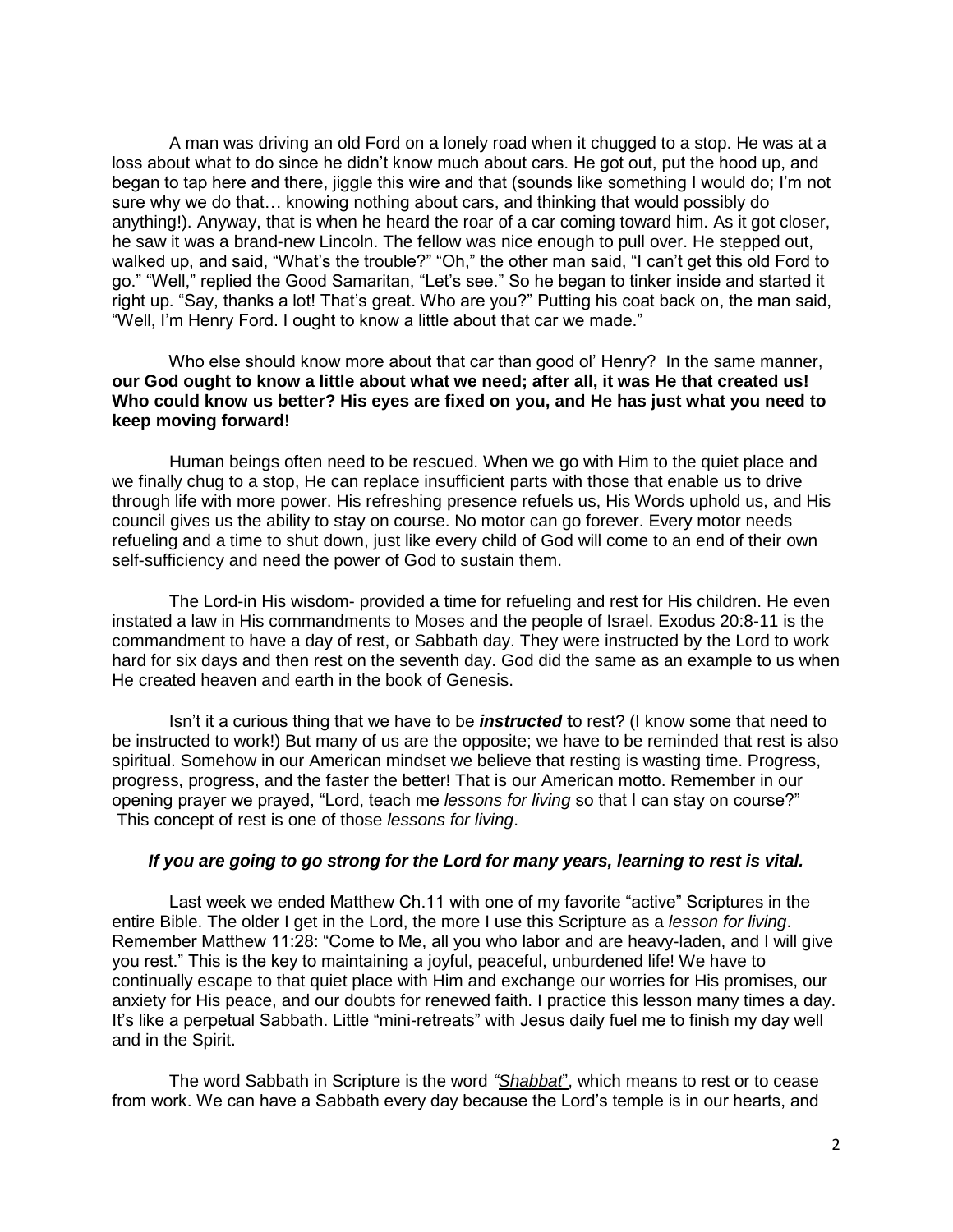His presence dwells there. We have access to Him any moment we wish. We don't have to travel to a temple made with human hands to participate in a holy day. Every day is holy as we walk side-by-side with our Savior and enjoy Him. We can have holy days – even holy minutes if we need to. If my day is extremely busy, I take little 10 minute holy breaks with Him. Those minimoments help me to go through my day not bound in worry.

 Today was a day I desperately needed a few mini- retreats or "mini - Sabbaths", so many needs, so many problems to solve. By mid-day I was cross and tense. I took a moment and sat in my car in the grocery store parking lot and allowed the sun to hit my face. I tilted my head back and talked to God as my friend. "God, sometimes there are just too many needs and not enough of me to take care of them all. I don't even possess the ability to change someone else's thinking, attitude, or desires. Only You have the power to do these major things. So, I give all the "I cannot's" to a God who can. I place my list of concerns in Your hands, the God who controls the Universe. Surely my list is not too hard for YOU! Now, I walk away without the burden or responsibility to change what I cannot. Thank you for allowing me to give the burden to You, the one who has the power to make real change!"

 In my mind it was settled: I would no longer shoulder that list of concerns. I got out of my car free, feeling the refreshment of a private "mini Sabbath" with my God.

## **The Lord of the Sabbath – Matthew 12:1-14**

#### *Read Matthew 12:1-14*

Here they go again. These ol' Pharisees and religious leaders were *determined* to find fault with Christ. They couldn't deny His supernatural powers because they witnessed with their own eyes the miracles He was doing, but they just refused to believe that He was truly the Messiah. It just didn't compute, and it wasn't because there was a lack of evidence; it was due to their hardened hearts.

1. The Pharisees accuse Jesus and His disciples of doing something unlawful. What was it? Matthew 12:1-2?

2. According to God's commands, was it unlawful to harvest on the Sabbath? See Exodus  $34:21.$ 

\_\_\_\_\_\_\_\_\_\_\_\_\_\_\_\_\_\_\_\_\_\_\_\_\_\_\_\_\_\_\_\_\_\_\_\_\_\_\_\_\_\_\_\_\_\_\_\_\_\_\_\_\_\_\_\_\_\_\_\_\_\_\_\_\_\_\_\_\_\_\_\_

 In biblical times, travelers would pass through rows in the grain fields because there weren't always roads to travel upon. The disciples weren't harvesting the wheat; they were just hungry. They picked a few grains of wheat, rubbed them between their palms, and popped the kernels into the mouths as they went along. Jesus had always emphasized the intent of the law, not the letter of the law. The intent of the law was to prepare a Sabbath (a time to rest from hard labor) and rest in the Lord. The Lord never intended that law should overlook human need or acts of kindness. The human need at that moment was 12 hungry disciples. They were not harvesting for money or storing up grain for personal gain; they were filling their hungry bellies on a long journey!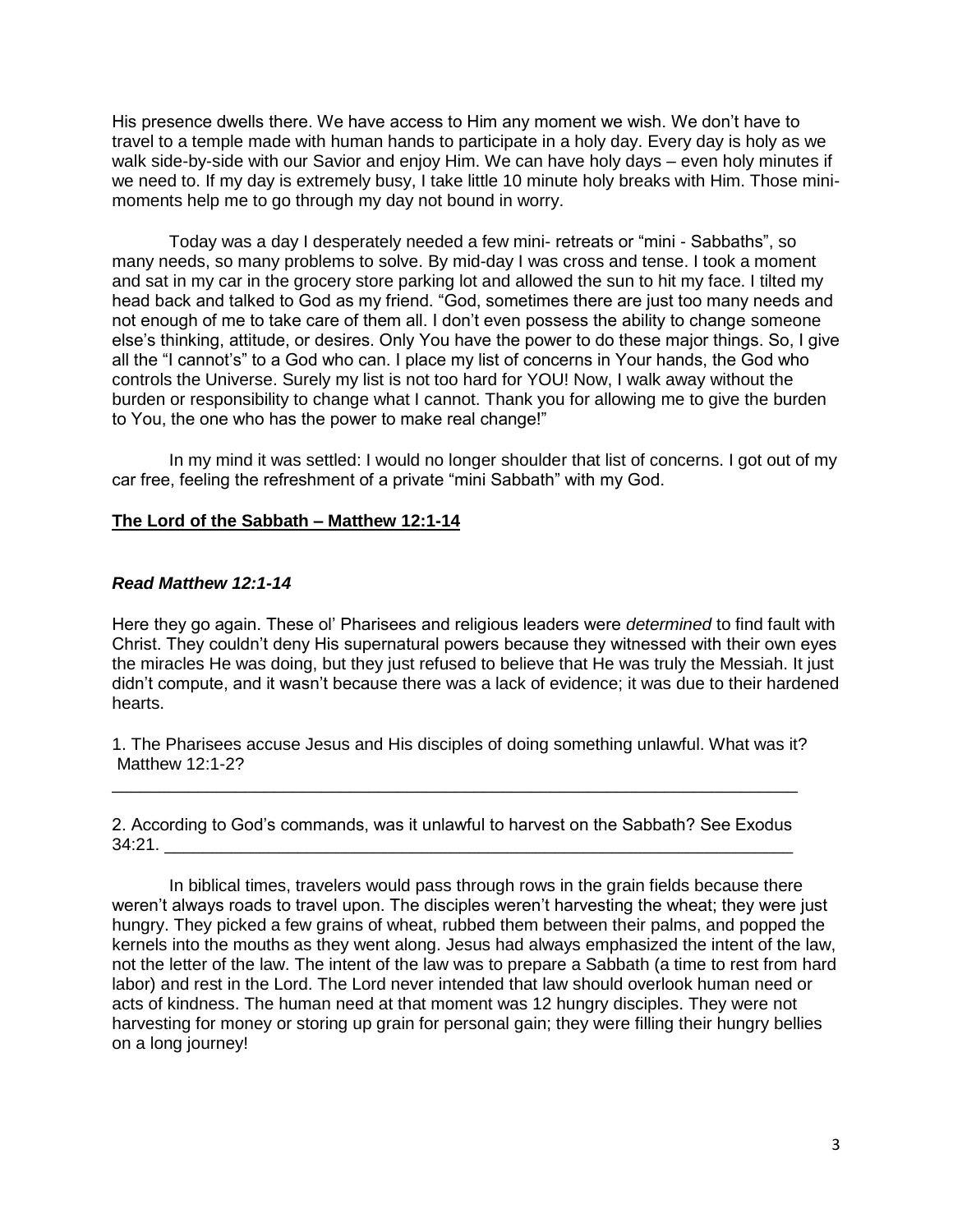The religious leaders created all these evil amendments to the law. There were chapters in the Talmud filled with rituals to obey that were added to what God had placed in His Word. To be able to observe them all was a burden most could not fulfill.

3. The Lord in His wisdom provided laws for these times. What does Deuteronomy 23:25 tell us about this situation? \_\_\_\_\_\_\_\_\_\_\_\_\_\_\_\_\_\_\_\_\_\_\_\_\_\_\_\_\_\_\_\_\_\_\_\_\_\_\_\_\_\_\_\_\_\_\_\_\_\_\_\_\_\_\_\_\_\_\_\_\_\_\_\_\_\_\_\_\_\_\_\_\_\_\_\_

\_\_\_\_\_\_\_\_\_\_\_\_\_\_\_\_\_\_\_\_\_\_\_\_\_\_\_\_\_\_\_\_\_\_\_\_\_\_\_\_\_\_\_\_\_\_\_\_\_\_\_\_\_\_\_\_\_\_\_\_\_\_\_\_\_\_\_\_\_\_\_\_\_\_\_\_

Ok, that Scripture tells me it would be ok to pluck grain and eat if you are hungry as long as you didn't go too far and bring a sickle to do some major damage. See how practical God is?

 Here's a thought - what were the Pharisees doing out there in the wheat fields anyway? They were rich religious leaders that had plenty of food at home. I wonder if they were following Jesus for the sole purpose of finding fault in this Jewish leader! Besides, didn't Jesus have the right to eat grain from His father's field?

 The Pharisees were big on obeying the Sabbath. Of all the laws of the 10 Commandments, they made sure to follow this one. It's interesting that this is the only one of the ten that is a "non-moral" law. All the other commandments regulate moral behavior. Did the Pharisees revere this command because, to the onlooker, it gave them the perception of being highly religious? I mean, everyone notices who goes to church, right? And if you are in church more than several times a week… well then, you must be a spiritual superstar! The Sabbath law to the Pharisee was the pinnacle of religiosity.

 Pride is a sin that God hates. Jesus calls them out many times in the New Testament on it. This should make us all reflect on our own motives for church-going.

4. Read Matthew 12:3-4 and compare it with the same story in 1 Samuel 21:1-6. Why did David go into the temple and eat the showbread? \_\_\_\_\_\_\_\_\_\_\_\_\_\_\_\_\_\_\_\_\_\_\_\_\_\_\_\_\_\_\_\_\_\_\_\_\_\_\_\_\_\_\_\_\_\_\_\_\_\_\_\_\_\_\_\_\_\_\_\_\_\_\_\_\_\_\_\_\_\_\_\_\_\_\_\_

\_\_\_\_\_\_\_\_\_\_\_\_\_\_\_\_\_\_\_\_\_\_\_\_\_\_\_\_\_\_\_\_\_\_\_\_\_\_\_\_\_\_\_\_\_\_\_\_\_\_\_\_\_\_\_\_\_\_\_\_\_\_\_\_\_\_\_\_\_\_\_\_\_\_\_\_ \_\_\_\_\_\_\_\_\_\_\_\_\_\_\_\_\_\_\_\_\_\_\_\_\_\_\_\_\_\_\_\_\_\_\_\_\_\_\_\_\_\_\_\_\_\_\_\_\_\_\_\_\_\_\_\_\_\_\_\_\_\_\_\_\_\_\_\_\_\_\_\_\_\_\_\_

 You see, human need took precedence over the law. David and his men needed to be fed at the time. The religious leaders highly revered King David, and Jesus knew the Pharisees would have to condemn King David for his actions if they were accusing Jesus of the same action.

If that weren't enough to get them all in a tizzy, Jesus makes one great announcement. What was it (Matthew 12:6)?

\_\_\_\_\_\_\_\_\_\_\_\_\_\_\_\_\_\_\_\_\_\_\_\_\_\_\_\_\_\_\_\_\_\_\_\_\_\_\_\_\_\_\_\_\_\_\_\_\_\_\_\_\_\_\_\_\_\_\_\_\_\_\_\_\_\_\_\_\_\_\_\_

#### **Say whhaaaatttt?!**

That about did it. Nothing was greater than the temple at that point of time in Jewish history. Jesus was claiming to be the "Son of God" (v.8). This truth is still the stumbling block of Jews today. They could not believe that Jesus Christ claimed to be the Messiah, the Son of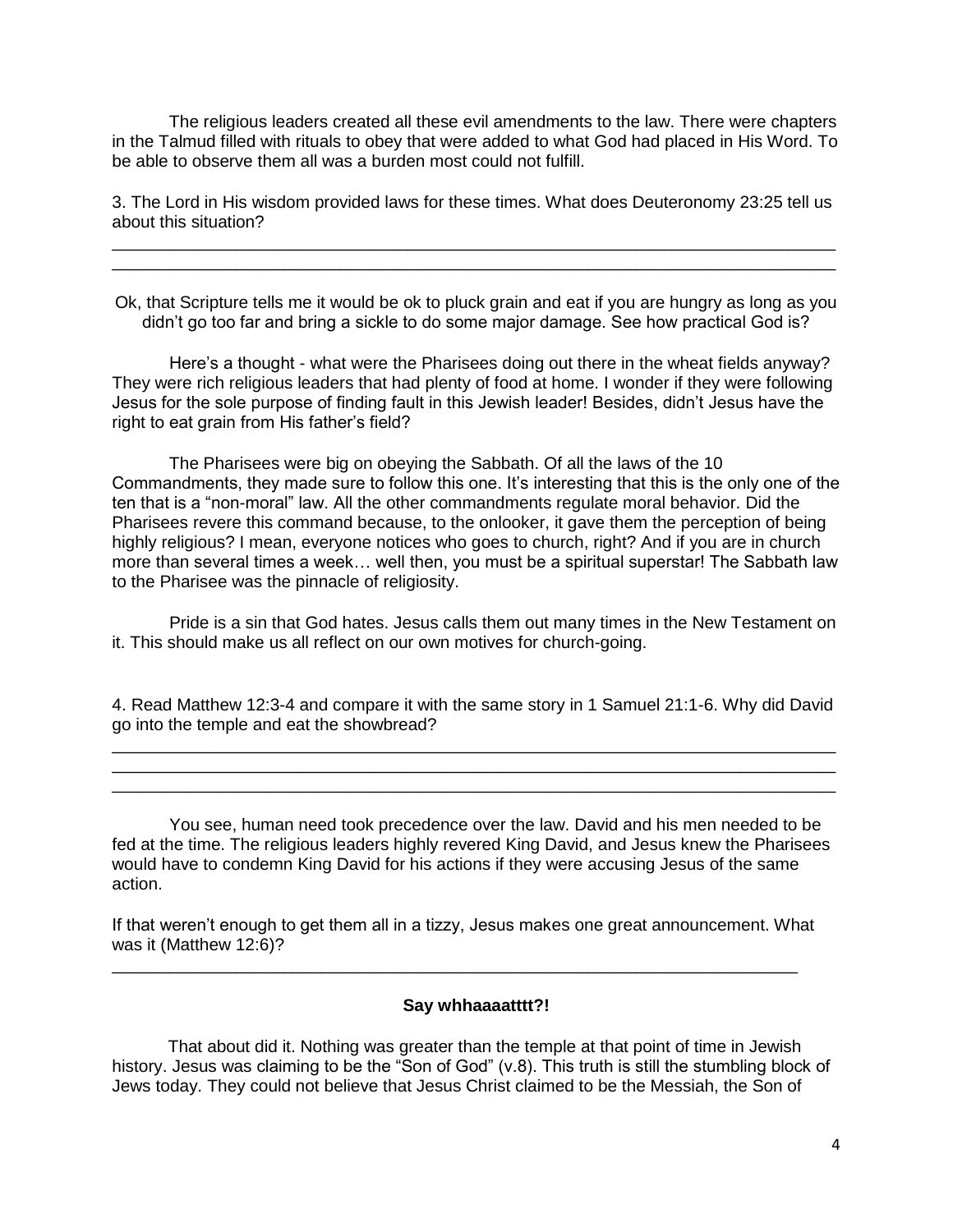God, the King of the Jews sent to earth in human flesh. Their eyes were closed and they could hardly hear with their ears because their hearts had become calloused.

 We have no evidence that Jesus ever led a church service, but we do know He was all about meeting needs. We have abundant evidence that He fed the hungry, healed the sick, and released the oppressed from demons. The religious leaders were more concerned with the law and using the law to entrap Christ than the intent of the law which was given to show each man/woman their need for a Savior.

 The New Testament doesn't require Sabbath observance, but allows freedom in this choice. Sunday was chosen because it was the day the Lord was raised from the dead, but whatever day you choose, it should be a day of rest and a day to glorify Him.

5. Do you know someone who seems to put more emphasis on going to church than a personal relationship with Christ?

6. This story is a good reminder to teach our children that it isn't church attendance and obedience to God's laws that make us spiritual. I think it's vitality important that families go to church together, but we also need to teach them that quiet time alone with God is more important. The memories of mom and dad sitting in front of their Bibles with bowed heads should be just as vivid in their minds as loading the family in the car and driving off to church. What do you think?

This is a great group discussion question.

If you went to church as a child, share with your group how it impacted your life.

\_\_\_\_\_\_\_\_\_\_\_\_\_\_\_\_\_\_\_\_\_\_\_\_\_\_\_\_\_\_\_\_\_\_\_\_\_\_\_\_\_\_\_\_\_\_\_\_\_\_\_\_\_\_\_\_\_\_\_\_\_\_

7. Jesus was pretty bold with the Pharisees when it came to the truth and intent of God's Word. After Jesus dealt with the controversy in the grain fields, where did He go (Matt.12:9)?

He didn't go to someone's house or to someone else's synagogue. He went to THEIR synagogue! I like that! You go, God!!! He walked right into the place that they were acknowledged and praised the most. He's not intimidated to show up.

8. Who else showed up in the synagogue (v.10)? \_\_\_\_\_\_\_\_\_\_\_\_\_\_\_\_\_\_\_\_\_\_\_\_\_\_\_\_\_\_\_\_\_ What was he looking for?

 This man came seeking help in the only place he knew: the house of God. Residing there were religious men with no passion for anything but their own dutiful persona. That day, One happened to be there that was different. Jesus the Healer was visiting that day. That day, the synagogue would be different!

\_\_\_\_\_\_\_\_\_\_\_\_\_\_\_\_\_\_\_\_\_\_\_\_\_\_\_\_\_\_\_\_\_\_\_\_\_\_\_\_\_\_\_\_\_\_\_\_\_\_\_\_\_\_\_\_\_\_\_\_\_\_\_\_\_\_\_\_\_\_\_\_\_\_\_\_ \_\_\_\_\_\_\_\_\_\_\_\_\_\_\_\_\_\_\_\_\_\_\_\_\_\_\_\_\_\_\_\_\_\_\_\_\_\_\_\_\_\_\_\_\_\_\_\_\_\_\_\_\_\_\_\_\_\_\_\_\_\_\_\_\_\_\_\_\_\_\_\_\_\_\_\_ \_\_\_\_\_\_\_\_\_\_\_\_\_\_\_\_\_\_\_\_\_\_\_\_\_\_\_\_\_\_\_\_\_\_\_\_\_\_\_\_\_\_\_\_\_\_\_\_\_\_\_\_\_\_\_\_\_\_\_\_\_\_\_\_\_\_\_\_\_\_\_\_\_\_\_\_

9. The Pharisees' intent was to trap Jesus. What phrases or descriptive words prove this statement true? Read Mark 3:1-5.

10. What emotions did Jesus feel as He recognized the hardened hearts of the Pharisees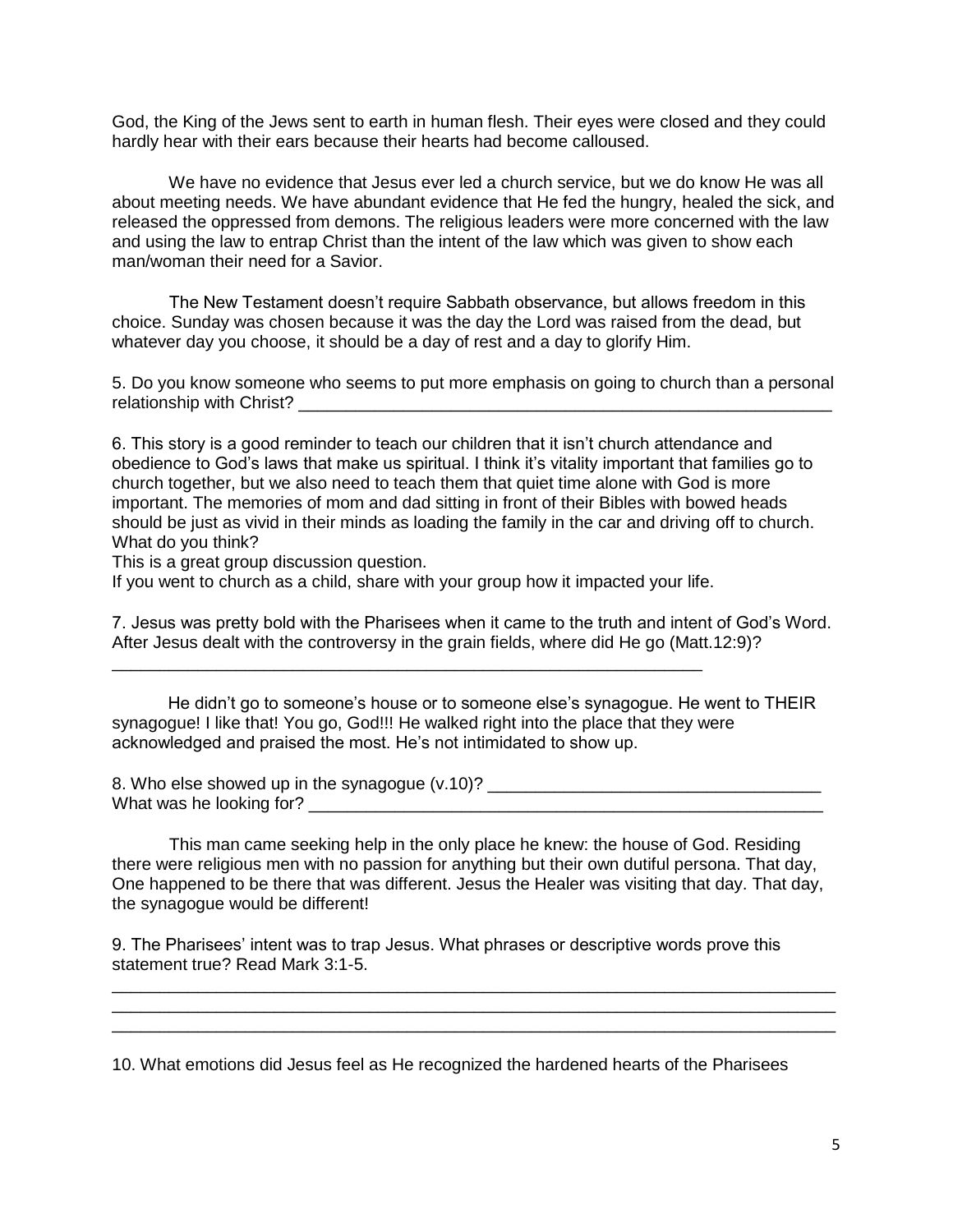(Mark 3:5)?

Write out a definition for the word "grieved".

 Sometimes we forget that God can have some of the same emotions as we do. Jesus, who was God in the flesh, felt rage at their pride and arrogance, and at the same time tremendous grief because they were so lost. He is a tender but righteous God. He called them in other places of the New Testament "sheep without a Shepherd".

\_\_\_\_\_\_\_\_\_\_\_\_\_\_\_\_\_\_\_\_\_\_\_\_\_\_\_\_\_\_\_\_\_\_\_\_\_\_\_\_\_\_\_\_\_\_\_\_\_\_\_\_\_\_\_\_\_\_\_\_\_\_\_\_\_\_\_\_\_\_\_\_\_\_\_\_ \_\_\_\_\_\_\_\_\_\_\_\_\_\_\_\_\_\_\_\_\_\_\_\_\_\_\_\_\_\_\_\_\_\_\_\_\_\_\_\_\_\_\_\_\_\_\_\_\_\_\_\_\_\_\_\_\_\_\_\_\_\_\_\_\_\_\_\_\_\_\_\_\_\_\_\_

\_\_\_\_\_\_\_\_\_\_\_\_\_\_\_\_\_\_\_\_\_\_\_\_\_\_\_\_\_\_\_\_\_\_\_\_\_\_\_\_\_\_\_\_\_\_\_\_\_\_\_\_\_\_\_\_\_\_\_\_\_\_\_\_\_\_\_\_\_\_\_\_\_\_\_\_

11. Scripture says that God is able to know our thoughts. He peers right down in our heart-ofhearts and discerns the motive behind our actions. His holy eyes discern between the holy and unholy.

A "nugget" is a small lump of gold or precious metal. Look through the following Scriptures and mine out the "nuggets" of truth God has placed there for us to find.

Write out what you learn about man's thoughts.

a. Psalm 94:8-13

b. Proverbs 15:26

c. Proverbs 16:1-3

d. Isaiah 55:8-9

Nobody can fool God. The Pharisees did not fool Jesus, and we cannot fool God either. He sees us completely. Nothing is hidden from His sight, so we should quit trying to hide things from Him and just deal with Him honestly. Remember – His love for you is unending.

12. God's Word in itself is a tool used to discern our thoughts. Write out Hebrews 4:12-13. There is no intent of the heart that will be hidden. God will reveal the intent of our heart to us as we read His Word.

\_\_\_\_\_\_\_\_\_\_\_\_\_\_\_\_\_\_\_\_\_\_\_\_\_\_\_\_\_\_\_\_\_\_\_\_\_\_\_\_\_\_\_\_\_\_\_\_\_\_\_\_\_\_\_\_\_\_\_\_\_\_\_\_\_\_\_\_\_\_\_\_\_\_\_\_ \_\_\_\_\_\_\_\_\_\_\_\_\_\_\_\_\_\_\_\_\_\_\_\_\_\_\_\_\_\_\_\_\_\_\_\_\_\_\_\_\_\_\_\_\_\_\_\_\_\_\_\_\_\_\_\_\_\_\_\_\_\_\_\_\_\_\_\_\_\_\_\_\_\_\_\_ \_\_\_\_\_\_\_\_\_\_\_\_\_\_\_\_\_\_\_\_\_\_\_\_\_\_\_\_\_\_\_\_\_\_\_\_\_\_\_\_\_\_\_\_\_\_\_\_\_\_\_\_\_\_\_\_\_\_\_\_\_\_\_\_\_\_\_\_\_\_\_\_\_\_\_\_

Jesus knew that the intent of the religious and political leaders of that day was to destroy Him.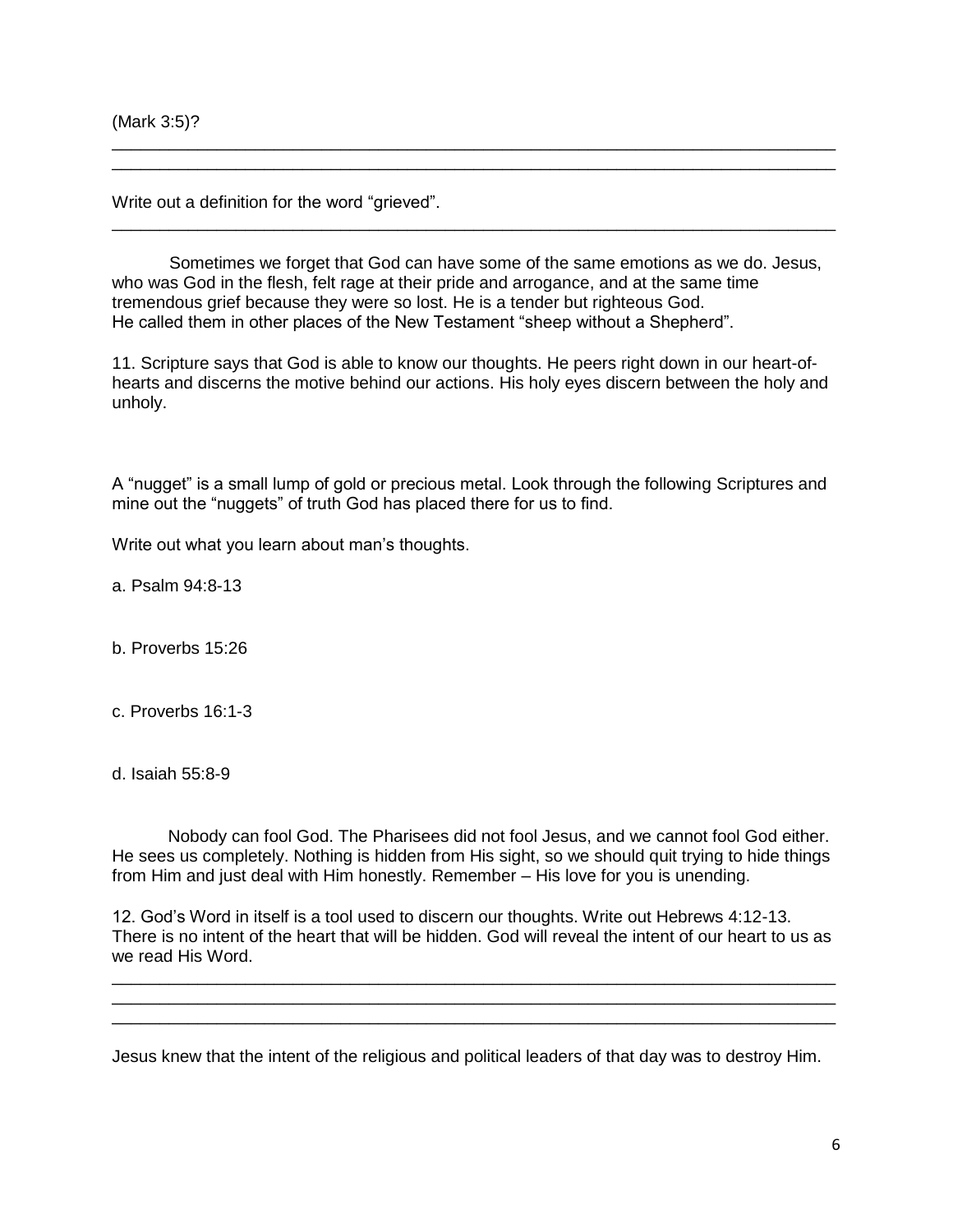14. Did Jesus back down from doing His Father's will just because there was pressure against His ministry? What did Jesus do after He gave the Pharisees a little "sermonette" on their own law and their own actions (Matthew 12:11-14)?

\_\_\_\_\_\_\_\_\_\_\_\_\_\_\_\_\_\_\_\_\_\_\_\_\_\_\_\_\_\_\_\_\_\_\_\_\_\_\_\_\_\_\_\_\_\_\_\_\_\_\_\_\_\_\_\_\_\_\_\_\_\_\_\_\_\_\_\_\_\_\_\_\_\_\_\_ \_\_\_\_\_\_\_\_\_\_\_\_\_\_\_\_\_\_\_\_\_\_\_\_\_\_\_\_\_\_\_\_\_\_\_\_\_\_\_\_\_\_\_\_\_\_\_\_\_\_\_\_\_\_\_\_\_\_\_\_\_\_\_\_\_\_\_\_\_\_\_\_\_\_\_\_

I'm sure the man with the withered hand rejoiced that religiosity didn't win the day! His hand was completely restored; it probably put him back to work, enabling him to care for his family.

The Pharisees kept silent because they knew they were caught in their own dilemma. They didn't want to be held to the restrictions they were requiring of Jesus.

15. The Pharisees kept silent, (Mark 3:4) but what was really happening in their hearts (Luke  $6:11$ )?

Wow! They were filled with rage! That's a little different than *perturbed* or *ticked-off*; they were filled with fury. They were ranting and raving. Their tempers were about to blow, enough to where they were plotting revenge against this one who had embarrassed them in front of their community. They wanted this self-proclaimed healer dead.

16. What happens when we suppress that kind of anger? It doesn't take long for it to get loose somewhere. When it finds its way out, it usually comes out boiling and someone gets burned. Is a "hot temper" something you struggle with? How do you go about calming down so that you don't boil over? Any helpful hints we could all learn by? Anything, but allowing it to lead to revenge, right? Share with your group.

I want you to notice something wonderful about our Lord.

17. What was Jesus' response to the rage the Pharisees had for Him (Matthew 12:15a.)? \_\_\_\_\_\_\_\_\_\_\_\_\_\_\_\_\_\_\_\_\_\_\_\_\_\_\_\_\_\_\_\_\_\_\_\_\_\_\_\_\_\_\_\_\_\_\_\_\_\_\_\_\_\_\_\_\_\_\_\_\_\_\_\_\_\_\_\_\_\_\_\_

Jesus was outspoken about the false teachings and hypocritical attitudes of the Pharisees, but notice that His response to their hatred was simple withdrawal. Could it be that part of the reason He withdrew was because He wanted to move onto the ones who truly needed him? The sick were still waiting for a moment to be in His presence in hopes of healing. There was a timeline set by His heavenly Father as to when He would be delivered to the Romans for crucifixion. He moved on doing His father's work with those who believed in Him. He didn't retaliate against those who hated Him, which is a fulfillment Old Testament prophecy.

18. What did the prophet Isaiah declare about the coming Messiah before He was here on earth? See Isaiah 42:1-4 (See Also Matt. 12:18-21).

a. Isaiah also stated "...a bruised reed He will not break and a smoking flax He will not quench." Let me shed some light on that quote. The Message version puts it this way:

\_\_\_\_\_\_\_\_\_\_\_\_\_\_\_\_\_\_\_\_\_\_\_\_\_\_\_\_\_\_\_\_\_\_\_\_\_\_\_\_\_\_\_\_\_\_\_\_\_\_\_\_\_\_\_\_\_\_\_\_\_\_\_\_\_\_\_\_\_\_\_\_\_\_\_\_ \_\_\_\_\_\_\_\_\_\_\_\_\_\_\_\_\_\_\_\_\_\_\_\_\_\_\_\_\_\_\_\_\_\_\_\_\_\_\_\_\_\_\_\_\_\_\_\_\_\_\_\_\_\_\_\_\_\_\_\_\_\_\_\_\_\_\_\_\_\_\_\_\_\_\_\_ \_\_\_\_\_\_\_\_\_\_\_\_\_\_\_\_\_\_\_\_\_\_\_\_\_\_\_\_\_\_\_\_\_\_\_\_\_\_\_\_\_\_\_\_\_\_\_\_\_\_\_\_\_\_\_\_\_\_\_\_\_\_\_\_\_\_\_\_\_\_\_\_\_\_\_\_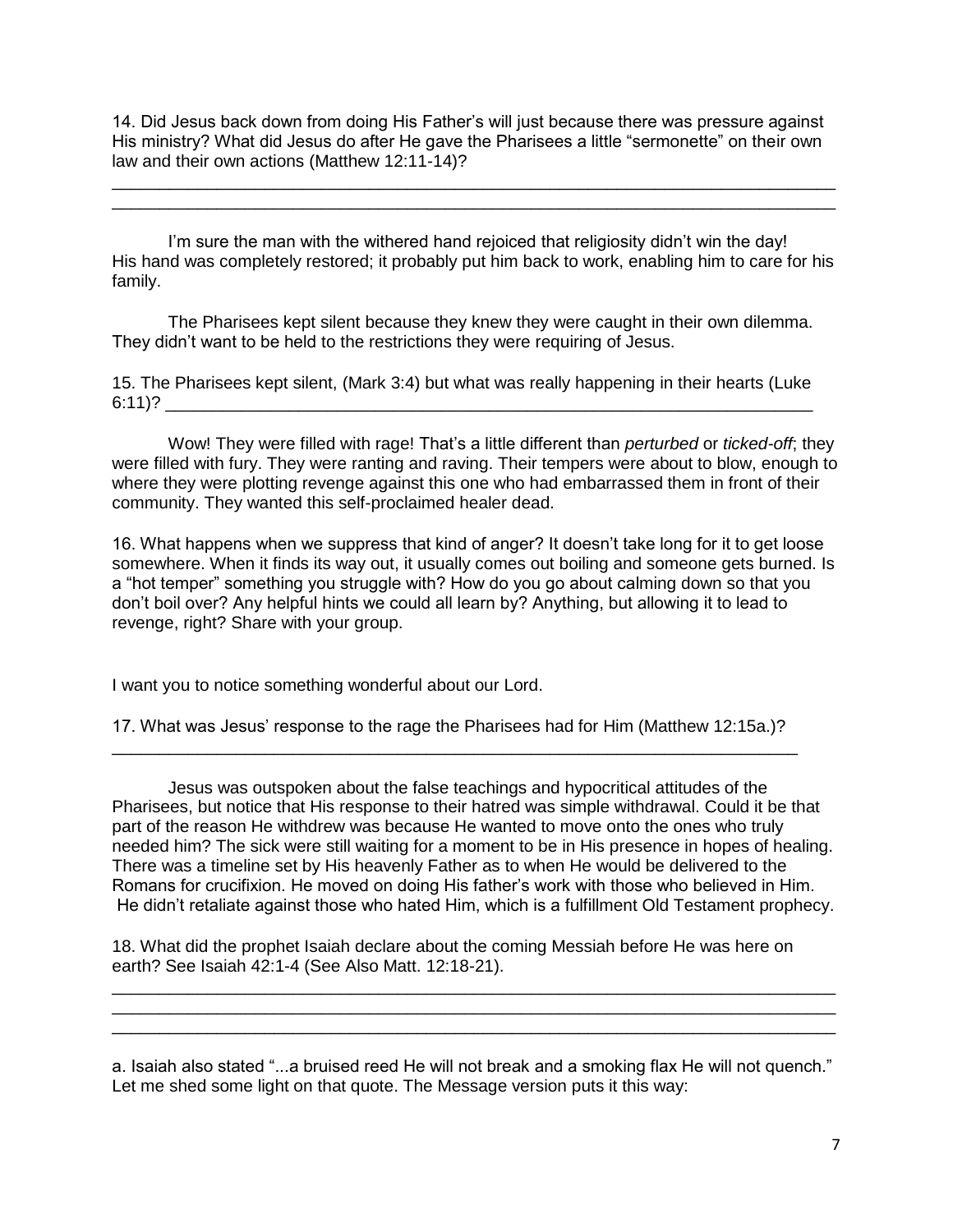*"He won't brush aside the bruised and hurt, and He won't disregard the small and insignificant, but He'll steadily and firmly set things right." Isaiah 42:3-4*

Jesus saw these religious leaders as lost sheep leading lost sheep. That grieved Him, even though they were plotting to take His life!

That is magnificent love. Do you have an enemy (just an opposer) that you need to continue to love? Maybe God doesn't want you to disregard them. You might need to withdraw while the fury rages, but God will give you words for them at the time you need them. We just saw how Jesus handled opposition.

 $''$ \_\_\_\_\_\_\_\_\_\_\_\_\_\_\_\_\_\_\_\_\_\_\_\_\_\_\_\_\_\_\_\_\_\_\_\_\_\_\_\_\_\_\_\_\_\_\_\_\_\_\_\_\_\_\_\_\_\_\_\_\_\_\_\_\_\_\_\_\_\_\_\_\_\_\_\_ \_\_\_\_\_\_\_\_\_\_\_\_\_\_\_\_\_\_\_\_\_\_\_\_\_\_\_\_\_\_\_\_\_\_\_\_\_\_\_\_\_\_\_\_\_\_\_\_\_\_\_\_\_\_\_\_\_\_\_\_\_\_\_\_\_\_\_\_\_\_\_\_\_\_\_\_

Write out Isaiah 50:4 –7 in your own words.

What new idea or words of hope did this passage speak to you?

\_\_\_\_\_\_\_\_\_\_\_\_\_\_\_\_\_\_\_\_\_\_\_\_\_\_\_\_\_\_\_\_\_\_\_\_\_\_\_\_\_\_\_

\_\_\_\_\_\_\_\_\_\_\_\_\_\_\_\_\_\_\_\_\_\_\_\_\_\_\_\_\_\_\_\_\_\_\_\_\_\_\_\_\_\_\_\_\_\_\_\_\_\_\_\_\_\_\_\_\_\_".

19. Jesus needed rest after He withdrew from the Pharisees. He needed a "Shabbat", a Sabbath day (a mini retreat away from the hostility). He was exhausted; He was physically spent, and probably mentally spent. I know that sounds odd because He was Jesus, but He was deity in human form. Just like yours and mine, His flesh grew tired too. In Mark 3:9-10, Jesus tells the disciples to prepare something for Him just in case He needed to escape… to get away. What were they to do?

\_\_\_\_\_\_\_\_\_\_\_\_\_\_\_\_\_\_\_\_\_\_\_\_\_\_\_\_\_\_\_\_\_\_\_\_\_\_\_\_\_\_\_\_\_\_\_\_\_\_\_\_\_\_\_\_\_\_\_\_\_\_\_\_\_\_\_\_\_\_\_\_\_\_\_\_ Did you catch that small phrase at the end of v.9? What did He feel the multitude was doing?

Jesus, the man, was feeling crushed. He really can relate to us, right?! Jesus was dogtired! Persecution, being misunderstood, personal challenges, and long days of endless ministry had taken its toll. He just wanted to shove off for a little siesta in their little fishing boat and listen to the waves slap against the wooden vessel while it rocked Him to sleep.

The Lord sees you! Jesus understands your need for rest. He doesn't think of you as weak if you cannot manage those little ones, hold down a 40 hr-per-week job and keep your house magazine beautiful, Pinterest perfect, all at the same time! He understands. He's been dog-tired too!

It sends us right back to the beginning of our lesson and the life-lesson we all need to learn about the importance of rest!

**What can you do today to put some margins of rest in your schedule for your mind, soul, and body? Let's be creative…**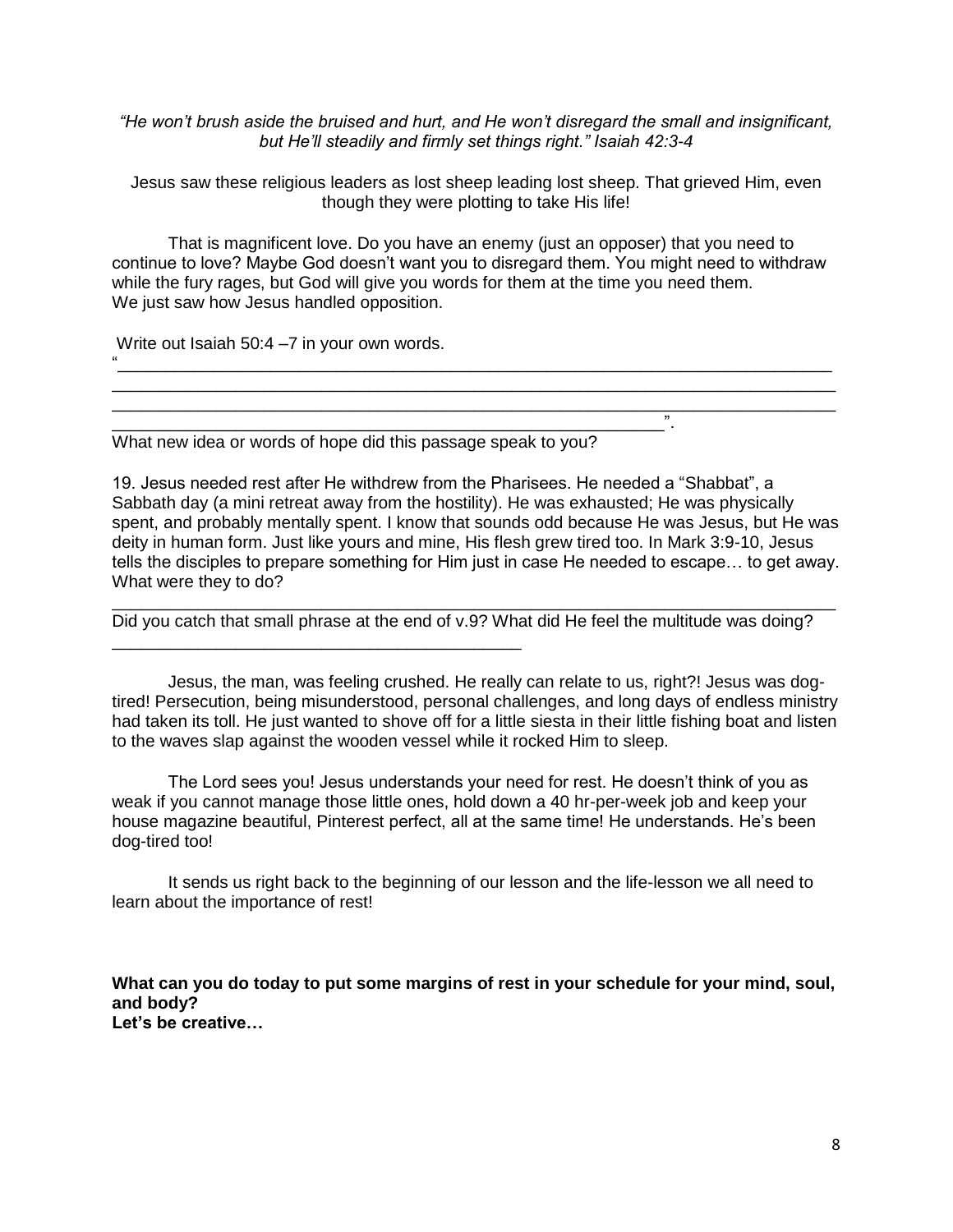**Here are some of my thoughts about how to create rest for your body, soul and mind:**

- **Start each morning with the Lord. Pray/journal/quiet your brain and allow Him to refresh you and lay out your day before Him. Through prayer, He will add and take away from your day's agenda. He promises to make our load light.**
- **If at all possible, make it a priority to get good, regulated sleep.**
- **When you first awake, drink 8-12 oz. of water; just down it. (Our bodies get dehydrated at night and this helps your metabolism kick in.)**
- **Exercise! This releases endorphins in your brain. These are chemicals that minimize pain/discomfort and the stress hormone.**
- **Call someone you like or love that day. We all need each other in the Body of Christ to encourage us and remind us that God is good. Be with ones that fill you up so you can go and give to those who need you to serve them.**

As we go on in Matthew Ch. 12, Jesus continues His healings. In v.22 He heals a man that was demon-possessed, blind, and mute.

20. What was the response of the multitudes that witnesses this miracle? Who did they believe Jesus was (Matthew 12:23)? \_\_\_\_\_\_\_\_\_\_\_\_\_\_\_\_\_\_\_\_\_\_\_\_\_\_\_\_\_\_\_\_\_\_\_\_\_\_\_\_\_\_\_\_\_\_\_\_\_\_\_\_\_\_\_\_\_\_\_\_\_\_\_\_\_\_\_\_\_\_\_\_\_\_\_

\_\_\_\_\_\_\_\_\_\_\_\_\_\_\_\_\_\_\_\_\_\_\_\_\_\_\_\_\_\_\_\_\_\_\_\_\_\_\_\_\_\_\_\_\_\_\_\_\_\_\_\_\_\_\_\_\_\_\_\_\_\_\_\_\_\_\_\_\_\_\_\_\_\_\_

21. In sharp contrast, what was the Pharisees response (v.24)?

It's so interesting to see the different responses to the power of God. Some believe unto salvation, and others continue in their disbelief. What did the demons believe about Jesus? Mark 3:11

 Even the demons had no doubt who they were dealing with, but the religious leaders of the day couldn't accept it. The Pharisees accused Jesus of casting out demons by the power of Beelzebub, the ruler of demons (v.24). Jesus responds to their accusation with the truth that if Satan casts out Satan, he would divide himself, and Satan isn't going to ruin his own regime.

\_\_\_\_\_\_\_\_\_\_\_\_\_\_\_\_\_\_\_\_\_\_\_\_\_\_\_\_\_\_\_\_\_\_\_\_\_\_\_\_\_\_\_\_\_\_\_\_\_\_\_\_\_\_\_\_\_\_\_\_\_\_\_\_\_\_\_\_\_\_\_\_\_\_\_

#### **Blaspheming of the Holy Spirit – Matthew 12: 31-32**

22. Let's write out this verse because there is sometimes some confusion about it. Matthew 12:31 – "Therefore I say to you, every \_\_\_\_\_\_\_\_\_\_ and \_\_\_\_\_\_\_\_\_\_\_\_\_\_\_\_\_\_\_\_\_\_\_ will not be Will be foraiven men. but the Will be forgiven men, but the \_\_\_\_\_\_\_\_\_\_\_\_\_\_\_\_\_\_\_\_\_\_\_\_\_\_\_\_\_\_\_\_\_\_\_\_\_\_\_\_\_\_ will not be forgiven men." Just before the "therefore", Jesus said, "He who is not with Me is against me."

You cannot be with God and against God at the same time; you are either growing towards Him or growing away from Him.

It is clearly stated here that "*blasphemy of the Holy Spirit*" is *the only sin* that is not pardoned by God.

Jesus says that He pardons "blasphemies" and He pardons "sins", but he doesn't pardon blasphemy against the Holy Spirit. To question or doubt God is blasphemy, so even Christians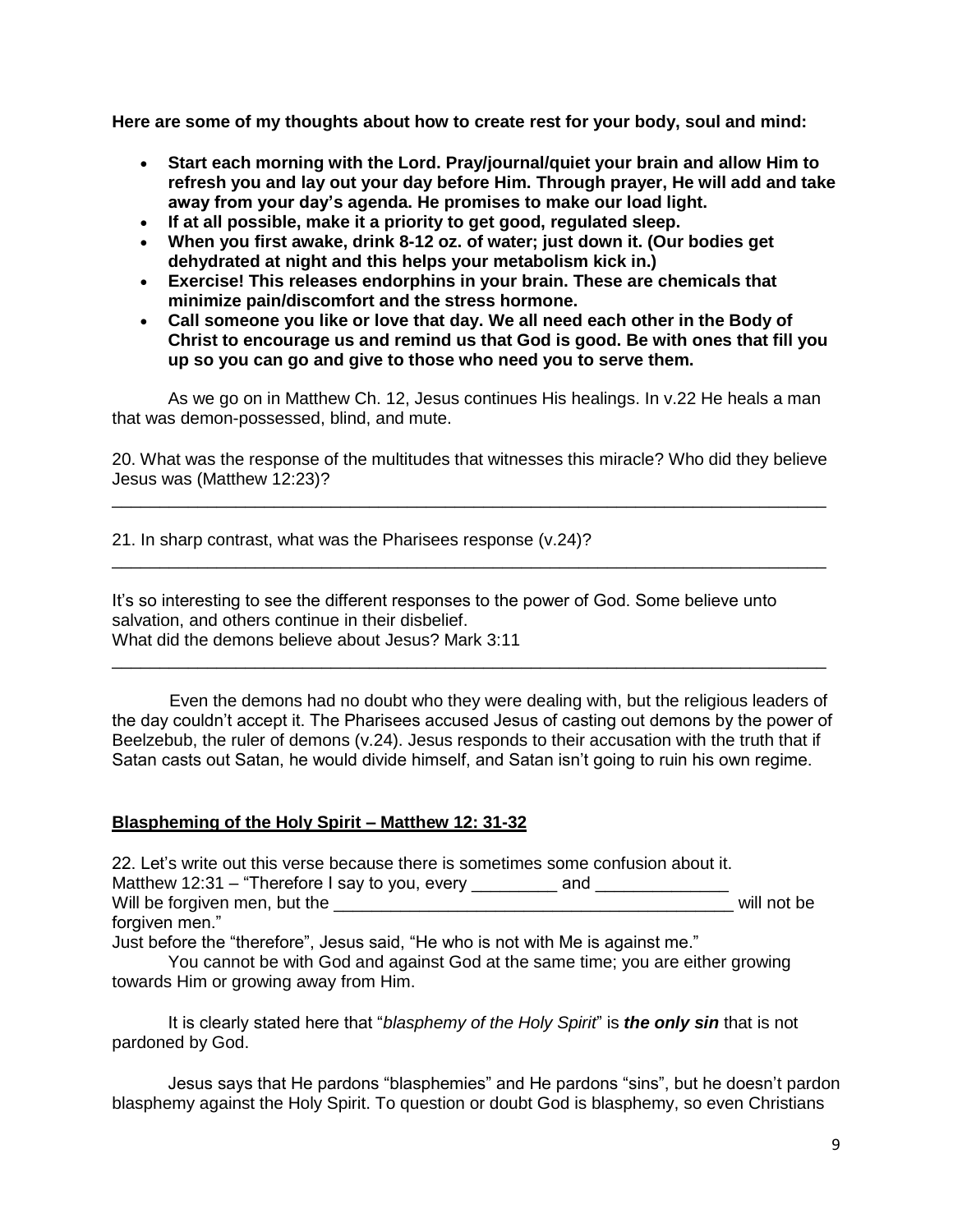commit blasphemy, but if we repent of it and confess it, it is forgiven. But the blasphemy of the Holy Spirit is not forgiven. To blaspheme the Holy Spirit is to have determined *unbelief*! What I mean by that is, you have to have understanding of the gospel, knowledge of the truth, and then, even after understanding, choose to reject God and His free gift of salvation. Rejecting God is the only unpardonable sin.

## **What comes out of your mouth reveals what is in your heart – Matthew 12:33-37**

## *Read Matthew 12:33-37*

# *"A tree is known by its fruit!!!"*

Did you know that your mouth is a tattle-tale of what is in your heart?

Well, what type of fruit is clinging to your branches lately? \_\_\_\_\_\_\_\_\_\_\_\_\_\_\_\_\_\_

Do you dare tell? I'm sure we could ask your children or your husband! OOOH! They see the worst of us, don't they?

What a person is on the inside will be made evident by their mouth. We just saw that with the Pharisees, didn't we? They went away silent; they ranted and raved amongst themselves when Jesus wasn't around, which proved their hatred for the Messiah, and then their fruit was born through their actions of persecuting Jesus! Their fruit was death to the Messiah, so we know their hearts were filled with hatred toward our Lord.

23. If we skip ahead in Matthew a little bit we can see Jesus speaking about the mouth and heart again. These two parts of our bodies have such a connection. What defilement comes from our heart and out of our mouth (Matthew 15:18-20)?

\_\_\_\_\_\_\_\_\_\_\_\_\_\_\_\_\_\_\_\_\_\_\_\_\_\_\_\_\_\_\_\_\_\_\_\_\_\_\_\_\_\_\_\_\_\_\_\_\_\_\_\_\_\_\_\_\_\_\_\_\_\_\_\_\_\_\_\_\_\_\_\_\_\_\_\_ \_\_\_\_\_\_\_\_\_\_\_\_\_\_\_\_\_\_\_\_\_\_\_\_\_\_\_\_\_\_\_\_\_\_\_\_\_\_\_\_\_\_\_\_\_\_\_\_\_\_\_\_\_\_\_\_\_\_\_\_\_\_\_\_\_\_\_\_\_\_\_\_\_\_\_\_ \_\_\_\_\_\_\_\_\_\_\_\_\_\_\_\_\_\_\_\_\_\_\_\_\_\_\_\_\_\_\_\_\_\_\_\_\_\_\_\_\_\_\_\_\_\_\_\_\_\_\_\_\_\_\_\_\_\_\_\_\_\_\_\_\_\_\_\_\_\_\_\_\_\_\_\_

Our words reveal our true character! "By your words you will be justified, and by your words you will be condemned" (Matt. 12:37). A person who harbors anger and bitterness will eventually express those feelings.

*John MacArthur said, "A person can get a good indication of his spiritual conditioning by listening to his own words."*

## *Wrapping it up and making it personal!*

 "*It was Washington Irving who first said, 'A sharp tongue is the only tool that grows keener with constant use.' It was James, the half-brother of Jesus, who first warned: the tongue is a fire… a restless evil and full of deadly poison (James 3:6-8)."* From Chuck Swindoll's Book *Seasons of Life*